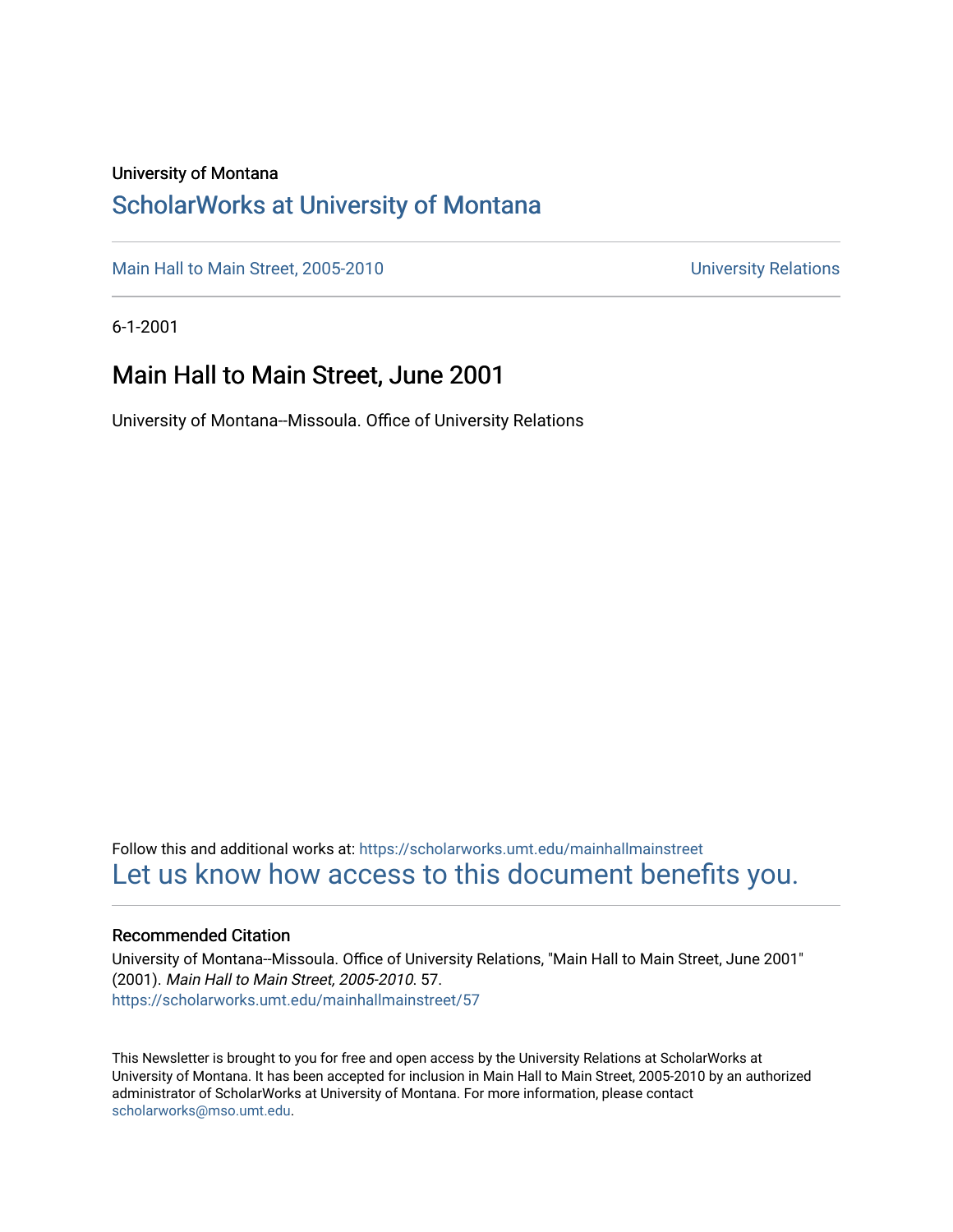

Vol. 7, No. 5 Connecting Campus and Community

# New turf coming to Washington-Grizzly Stadium

The differential of Nontallia Grizzly<br>football team will maul opponents<br>to a \$1 million gift from an anonymous<br>donor he University of Montana Grizzly football team will maul opponents on a new playing field this fall, thanks donor.

Chuck Maes, assistant athletic director of business affairs, said the donation will replace Washington-Grizzly Stadium's natural grass field with SprinTurf, an artificial playing surface that uses synthetic"grass"overaunique rubber in-fill. The new surface is supposed to stay springy in cold Montana weather, drain well and not give players rug burns like traditional Astroturf.

"This stuff is really amazing," Maessaid. "You can't tell it's not real grass."

The state Board of Regents gave UM approval April 6 to spend up to \$1.3 million for a

synthetic football field and possibly add stadium lights. Maessaid the new turfshould be completely installed by the end of July.

Maes said players and coaches wanted a new field surface to combat the frigid and wet playing conditions that hit Montana in the fall. Players often face cold conditions in which their shoe cleats can't penetrate frozen natural turf. And in wet, snowy conditions, natural turf often became muddy and slick.

"This really negates the speed and

**have a new artificial playing surface by the end of July. (UM photo)**

mobility of our guys," Maes said.

UM athletic officials investigated several types of turf before making a purchase. They even had two team leaders from the 2000 season — quarterback Drew Miller and halfback Yohance Humphery — test various types of playing surfaces. Both thought the turf provided by SprinTurf Inc.

of West Conshohocken, Penn., was the way to go — especially since SprinTurf uses a rubber in-fill instead of sand, which can get rock hard in cold weather.

Maes said the new turf will cost about \$800,000. He said it's guaranteed for eight years and should last 10 to 15 years with proper maintenance. He said Intercollegiate Athletics chose a natural dark-green color for the artificial grass, which will be imported from Holland.The numbers, markings and UM Grizzly logo on the new field will be permanent, eliminating the need to paint, and they should always look crisp and sharp. Athletics also would like to add a UM maroon strip around the fringe of the field.

Another advantage of the new surface is that players will

be able to practice on the field without worrying about tearing it up before a big game.

Maes said local contractors have donated much of the cost and labor for installing the new surface. George Mungas of Philipsburg did the excavation work at

# UM, Community Medical Center create sports institute

ommunity Medical Center and UM have partnered to create a unique ^<\_>center, the Sports Health Institute, which will educate area students about avoiding athletic injuries and staying fit into adulthood.

The institute is the brainchild of Dr. Michael Schutte, a surgeon with Northern Rockies Orthopaedic Specialists. He said the new center will work to curb sportsrelated injuries by providing a pipeline for improved exercise' science to reach Montana's coaches and students.

"I've seen high school programs where 16 of 20 athletes are injured in one sport," Schutte said. "This type of thing has been happening for the past 10 years, and the popularity of sports keeps growing. We can do betterby providingimprovedguidelines for training.

He said the institute will teach all students — not just young athletes — how to train, stay fit and avoid injuries. He hopes to instill proper fitness habits in young people that

will carry through into adulthood.

Gordon Opel, hospital director of community services, said Community Medical Center donated start-up funding for the Sports Health Institute, while LIM's Intercollegiate Athletics will provide the trainingexpertise used in its own programs. The hospital also will offer staffing assistance for the institute when called upon.

Opel said the institute already has started a pilot project at Missoula's Loyola-Sacred Heart High School.



The Discovery Continues at The University of Montana

June 2001

*<sup>(</sup>Continued on back pat/e)*